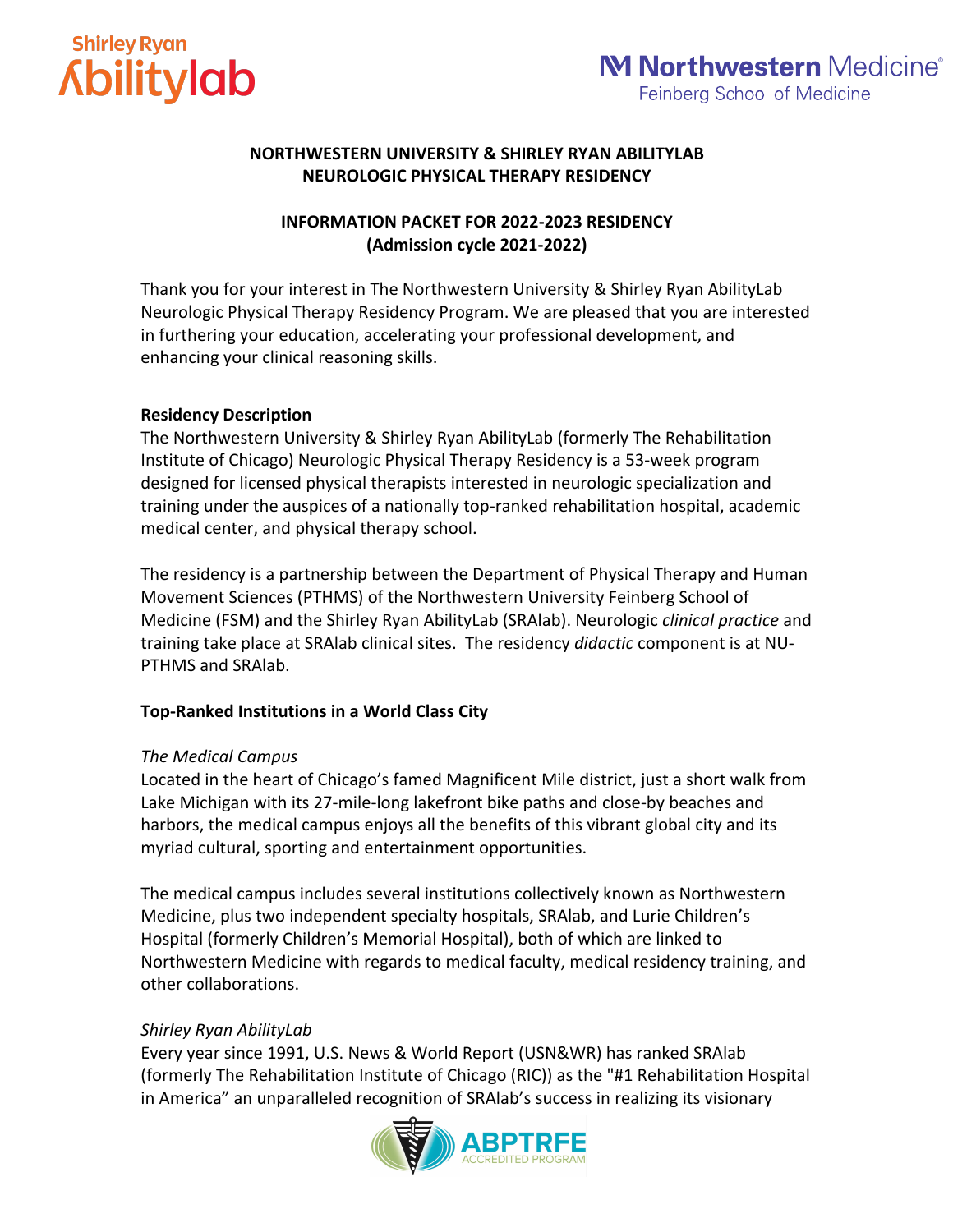commitment "to advance human ability". SRAlab aims to "serve as the world's leading scientific hospital for the innovation and application of new and more promising treatments that improve and eliminate the effects of injury, disease and debilitating health conditions." SRAlab has been designated an SCI Model Systems Center, has been awarded Magnet Recognition for nursing, and is a federally designated Rehabilitation and Research Training Center for stroke. SRAlab has 43 board certified neurologic clinical specialists throughout the system of care.

SRAlab opened in March of 2017, with triple the square footage enabling it to maintain its global leadership in cutting edge rehabilitation and science for decades to come. In that same spirit, SRAlab and NU-PTHMS are collaborating on multiple fronts: orthopaedic and neurologic residencies, PTHMS faculty practice privileges at SRAlab, an academic track including faculty appointments for select SRAlab physical therapists, research, and expanded training opportunities for PTHMS DPT students.

#### *Department of Physical Therapy and Human Movement Sciences*

Consistently ranked among the top 10 U.S. physical therapy schools by USN&WR, PTHMS is the oldest physical therapy school in the U.S. and has garnered a global reputation for:

- Excellence in training the next generation of leaders in physical therapy practice and research through professional and post-professional education programs.
- Training new researchers in the field of Movement and Rehabilitation Science (MRS).
- Development and implementation of technology-supported therapeutic interventions.
- Advances in rehabilitation science including the quantification of movement disorders and clinical outcomes.

Besides its renowned physical therapy school, PTHMS is increasingly recognized for its unique dual-degree DPT-PhD program in conjunction with NU's McCormick School of Engineering, and a PhD degree in Movement and Rehabilitation Science offered through the Northwestern University Interdepartmental Neuroscience PhD program (NUIN).

#### *Northwestern Medicine*

The institutions making up the Northwestern Medicine health system are the NU Feinberg School of Medicine, Northwestern Memorial Hospital (NMH), and Northwestern Medical Group (NMG). NMG is a multi-specialty practice of approximately 1000 physicians wholly owned by Northwestern Memorial Health Care, the holding company for NMH. NMH was recently recognized as the top hospital in Illinois and is ranked among the top 10 hospitals nationally by USN&WR with superior recognition in multiple medical specialties including orthopaedic surgery, neurology and neurological surgery.

#### **Residency Accreditation Status**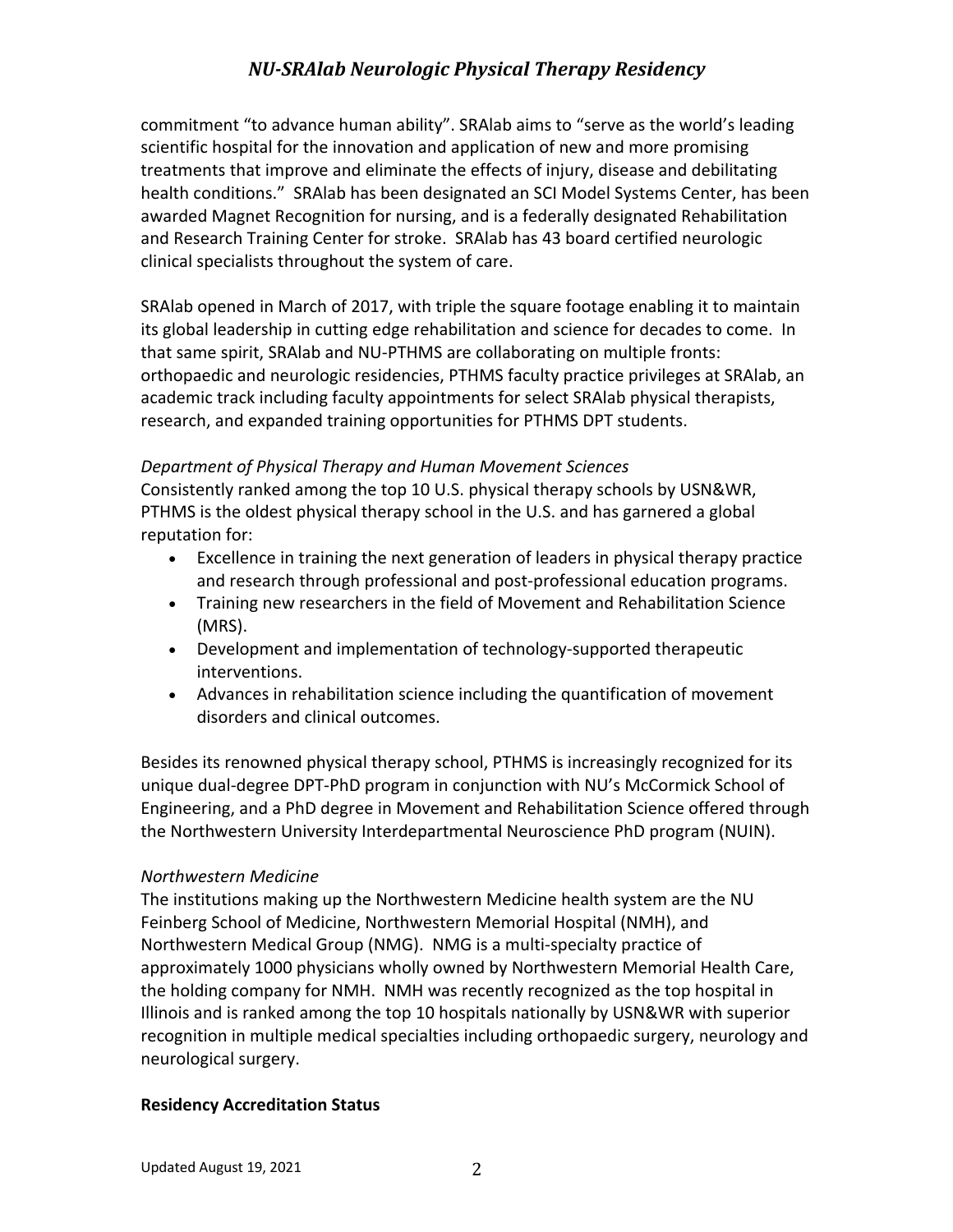Physical therapy residencies and fellowships are accredited by the American Board of Physical Therapy Residency and Fellowship Education (ABTPRFE), an APTA affiliate. The NU-SRAlab Orthopaedic Residency was accredited in 2015. The NU-SRAlab Neurologic Physical Therapy Residency was accredited in 2017.

#### **Residency Mission**

The *NU-SRAlab Neurologic Physical Therapy Residency* will be a training ground and model for the specialized practice of neurologic physical therapy in the 21<sup>st</sup> century, to foster an ability-driven, outcomes-based professional culture committed to the integration of science-based clinical reasoning and clinical care, and to lifelong learning and research.

#### **Residency Vision**

Our vision is to mobilize the abundant scientific, educational, and healthcare resources of Northwestern University, Northwestern Medicine, and SRAlab, to foster development of the next generation of regional, national, and global leaders in neurologic physical therapy.

#### **Goals**

The NU-SRAlab Neurologic Physical Therapy Residency will train residents to achieve:

- Specialist practice in the are of neurologic physical therapy
- Evidence-based clinical reasoning.
- Effective and efficient examination and evaluation.
- Development of cognitive, affective, psychosocial, and psychomotor skills in the area of neurologic physical therapy.
- Participation in research and data collection towards the advancement of the science and practice of neurologic physical therapy.
- Development of professional and leadership capabilities through the honing of skills involving communication and inter-professional interactions
- Development of teaching skills through participation in mentored teaching in the DPT curriculum at PTHMS.

#### **Residency Program and Content**

- The typical week for a resident:
	- Residents are typically scheduled for 32 clinical hours per week including the mandatory mentored hours and intermittent weekend hours. Other residency activities such as didactic sessions, specialty clinical observations and experiences, research, and independent study-time are in addition to scheduled clinical time. At least one day per week will typically be devoted to a combination of didactic pursuits, clinical observations, interacting with other healthcare professionals, research, and teaching. The other 4 to 4.5 days will be spent treating patients either independently or in conjunction with a mentor.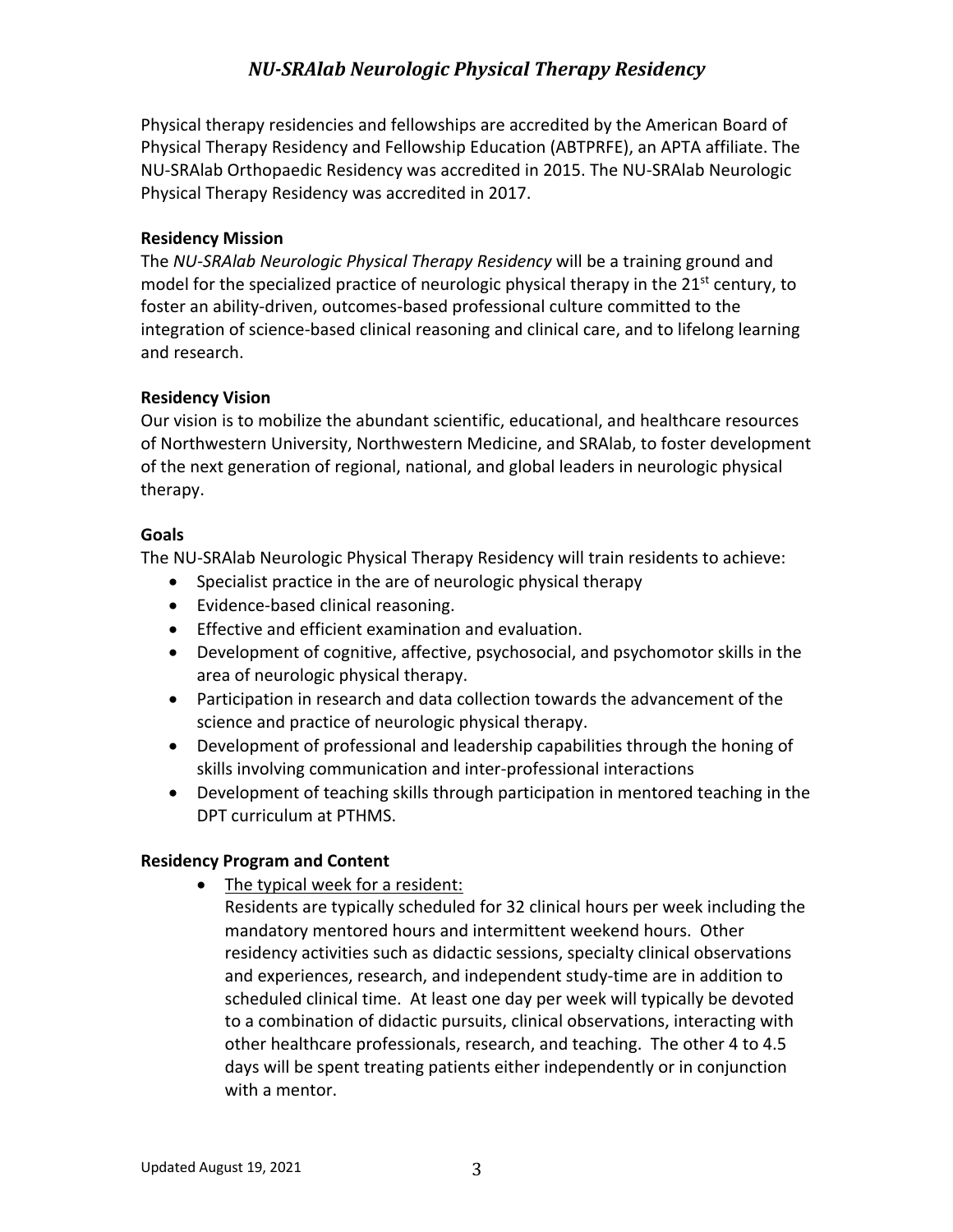• Clinical practice:

Clinical practice will occur throughout the SRAlab system of care, including specialized inpatient floors, termed Innovation Centers, serving patients with diagnoses of spinal cord injury, brain injury, and stroke, as well as other complex neurologic diagnoses. Additional clinical practice will occur in adult outpatient departments of the main hospital as well as at a Day Rehabilitation offsite location of which there are multiple in the Chicago-land area. Acute care observations are currently under development.

• Clinical mentoring:

The residency incorporates 150 to 200 hours of clinical mentoring (3 to 4 hours per week), the majority of which involves the mentor observing the resident, followed by discussion. Residency mentors are selected primarily from among SRAlab's over 45 board-certified neurologic specialists (NCS), through a competitive process.

• Educational content:

The NU-SRAlab Neurologic Physical Therapy Residency will cover all didactic content required by ABPTRFE, and will prepare residents for the ABPTS neurologic board-certification examination. Content will be presented partially through the lens of Northwestern's Motor Control Framework emphasizing movement analysis.

- Learning modules will include:
	- Vestibular Rehabilitation: Theory, Evidence, and Practical Application
	- Current Evidenced-Based Concepts and Management of Individuals with Spinal Cord Injury
	- Current Evidenced-Based Concepts and Management of Individuals with Stroke
	- Cerebral Palsy Across the Lifespan
	- Application of Diagnostic Imaging in Physical Therapy Practice
	- Discussion of Ethical Issues in Rehabilitation
	- Clinical Reasoning and Decision Making in Rehabilitation
	- Statistics Review, Assessment Tool Selection, and Application to Clinical Practice and Research
	- Motor Control Factors Associated with Movement Problems
	- Teaching and Learning in Physical Therapy Practice
	- Neuroanatomy Review of Structure and Function
- Educational Structure:
	- Educational hours: Over 350 hours including research and time spent teaching in the DPT program
	- § Periodic didactic sessions at PTHMS with one or more members of the PTHMS neurologic faculty team, including certified specialists in neurologic physical therapy.
	- Sessions will be a combination of lecture, lab, on line modules, and discussions.
	- Weekend and/or evening seminars and workshops provided by SRAlab external academy or PTHMS.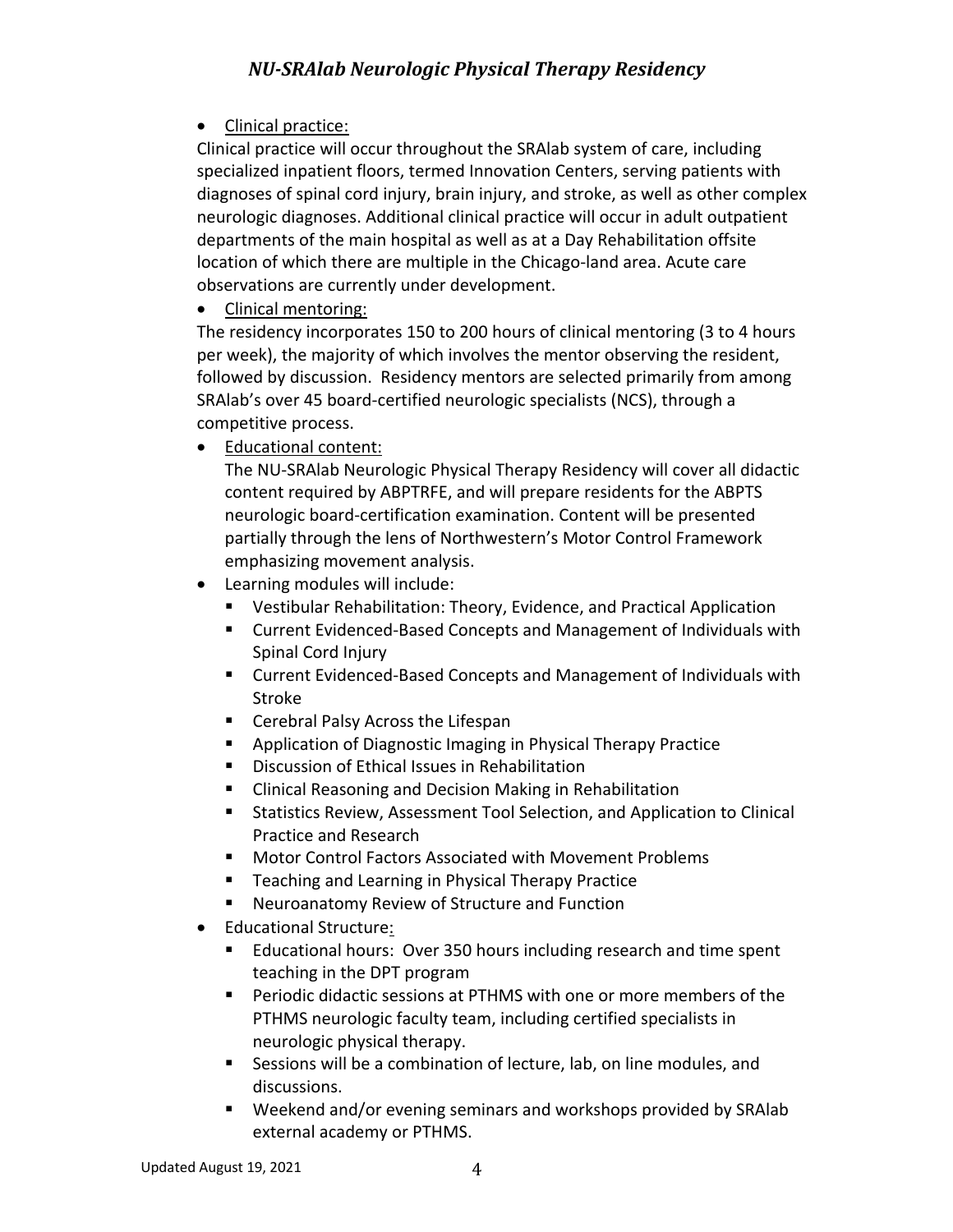- § Grand rounds opportunities in various related departments including: PTHMS, SRAlab, PM&R and others.
- Journal Clubs/Brown Bags
- Collaboration and joint sessions with orthopaedic and acute care residents
- Research
	- Each resident will be responsible for completing a neurologic focused research project in conjunction with or under guidance of PTHMS faculty or researchers at SRAlab or PTHMS. Research mentors will be available early in the residency year to guide the resident in developing their project.
- Resident Teaching
	- The resident will participate in approximately 55 hours as lab assistant and small group discussion leaders in the DPT student program.
	- The opportunity to provide a neurologic lecture to DPT students may be offered to our most outstanding residents.
- Specialty experiences may include the following:
	- § Observation or participation in specialty clinics that may include, but are not limited to, seating and positioning clinic, Parkinson's clinic, Technology Center, Vocational Rehabilitation, Prosthetics and Orthotics, and more.
	- § Observation or participation in SRAlab's Ability Labs, which include: Think and Speak, Arms and Hands, Legs and Walking, Muscle and Bone, and Pediatric.
	- § Please note that some specialty experiences may rely upon the resident's motivation and outreach to pursue available opportunities.
- Special events and volunteer opportunities
	- § SRAlab adaptive sports program
	- Wheelchair division of Chicago Marathon

## **Option for M.S. in Health Services Outcomes Research (HSOR)**

The Master of Science in HSOR prepares health professionals for careers in academia, health systems, and research and policy organizations. Residents have the opportunity to apply for the MS program and complete this degree in conjunction with the residency. Through completing this optional degree program, residents will learn to conduct methodologically sound research, create and disseminate new knowledge aimed at improving health services and outcomes, and secure grant funding to support research focused in identifying more effective ways to organize, finance, and deliver patient care to improve patient outcomes and quality of life. The degree's online, hybrid format allows residents to complete coursework prior to beginning residency and then complete remaining coursework following residency graduation through full- or parttime study while accommodating students residing outside the Chicago area. Residents will receive a substantially reduced Northwestern tuition rate (\$32,000) for the entire degree program.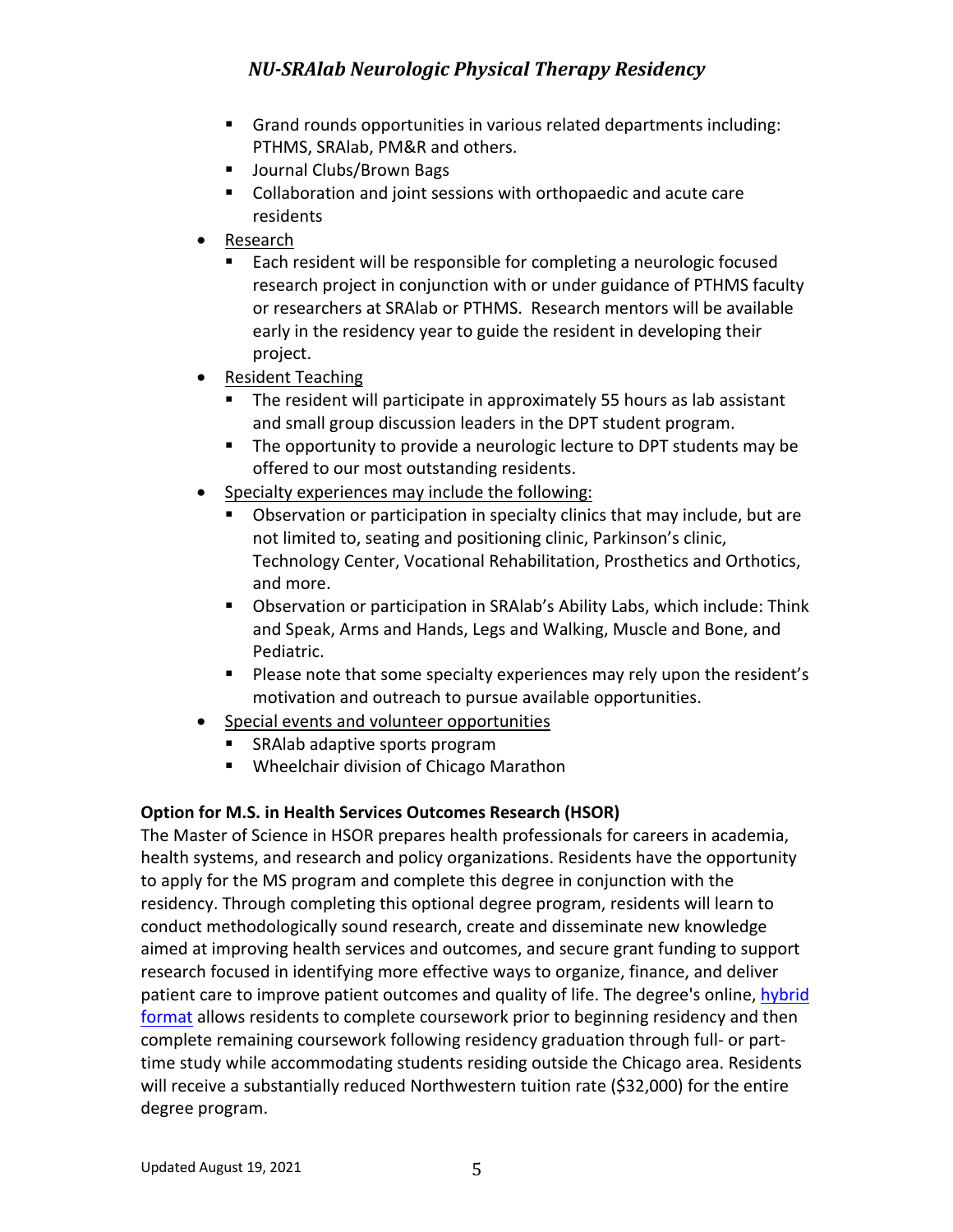## **Residency logistics for SRAlab-employed residents (current information, subject to change)**

- Residents will be salaried employees of SRAlab.
- For further details, see the SRAlab job description for Neurologic Physical Therapy Resident.
- Hours: Schedule includes approximately 32 clinical hours per week plus 10 to 15 hours devoted to the didactic program, research, and observations. Schedules may fluctuate to maximize clinical, didactic, and experiential opportunities.
- Due to the intensive nature of this 53-week residency training, outside employment during the residency is not feasible.
- Resident salary: \$47,000 per year
- Residency Tuition: \$3,500
- PTO, Sick Days and benefits: As specified for full time employees in the current SRAlab Employee Benefits Booklet, along with some additional residency-specific policies contained in the Resident's Handbook.

## **Residency Completion**

Upon completion of the 53-week residency, the resident's employment agreement with SRAlab automatically expires. If the resident-graduate seeks further employment at SRAlab, the resident should indicate this interest to SRAlab HR department prior to residency completion so that exploration of any open positions can begin, and an application submitted.

## **Eligibility and Requirements for Admission**

- Every applicant must be licensed to practice physical therapy in Illinois or provide evidence that licensure will occur prior to starting the residency. No residency candidate will be permitted to start the residency without licensure in effect on the starting date.
- Every applicant must have completed at least 12 weeks of neurologic physical therapy practice (which may include time spent in student neurologic internships) at the time of application, or show evidence that such experience will have been completed prior to the first day of the residency.
- Admission to the residency requires successful completion of all the application procedures outlined below in the section "Residency Application Process".
- Every resident participating in the on-campus residency must meet all requirements for employment by SRAlab and be fully approved to start orientation as an SRAlab employee prior to the first day of residency.
- Note: Residency slots are limited. Therefore, admission to the residency is a competitive process. The Residency Admissions Committee is committed to admitting qualified candidates who are deemed best prepared to contribute to accomplishing the Residency's mission and goals.

## **Residency Application Process**

• Candidates must apply to the NU-SRAlab residency through the RF-PTCAS national common residency application system, online: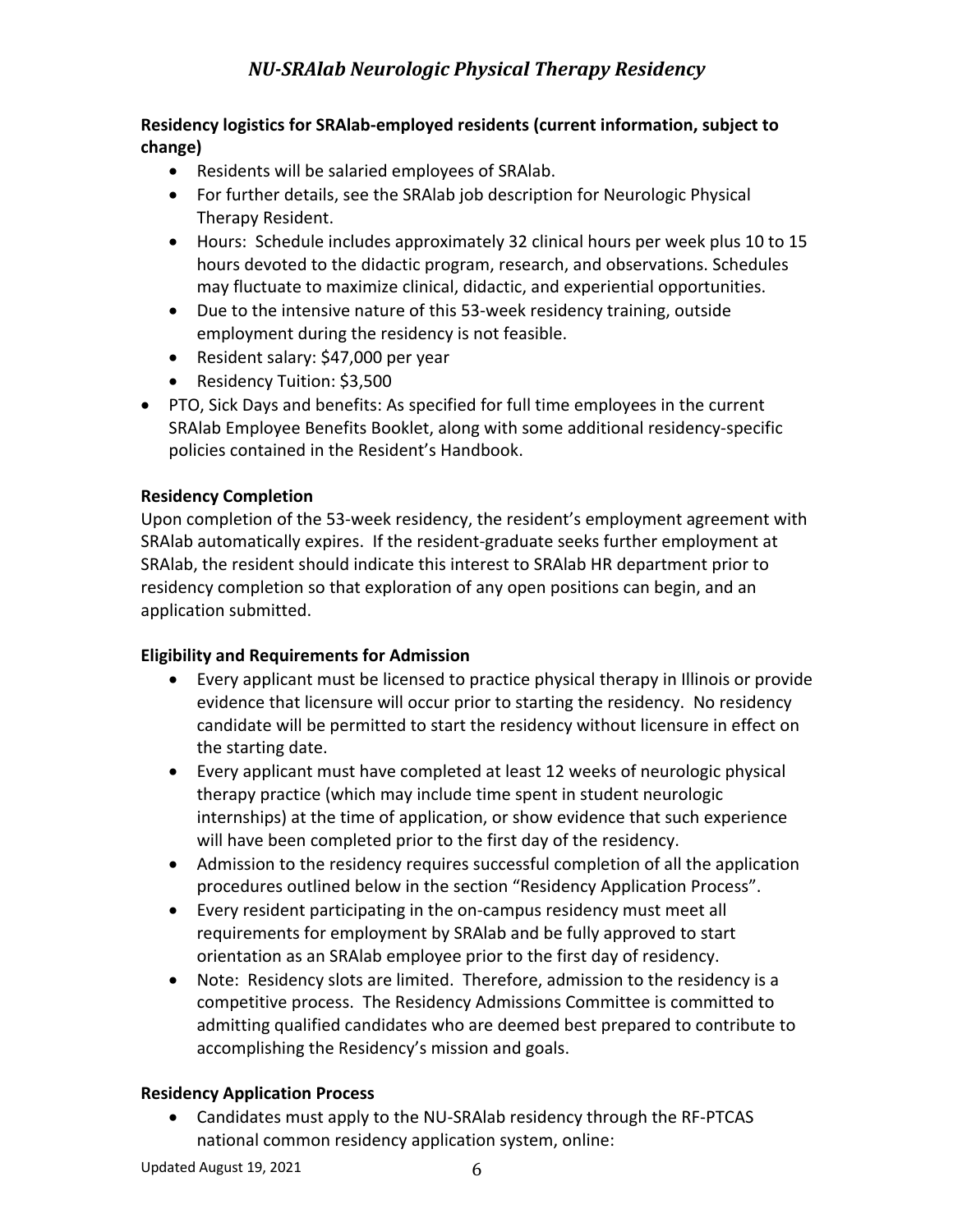http://www.abptrfe.org/RFPTCAS/ApplicantWebsite/. Applicants must provide the following:

- Current CV.
- Letter of intent (750 words maximum) addressing the following:
	- A narrative summary of prior clinical and educational experience.
	- Personal goals and objectives for the neurologic residency.
	- A narrative self-assessment of neurologic clinical strengths and weaknesses.
	- Statement of resident's short and long term goals for neurologic practice following successful completion of the residency
- **Three** letters of recommendation, including **at least two** of the following:
	- Current or former physical therapist supervisor (or CI, if a recent graduate with less than 6 months experience).
	- Instructor or faculty member from a CAPTE-accredited physical therapy program, or a mentor from an accredited neurologic physical therapy residency.
	- A professional with whom the applicant has collaborated within the past year in clinical care or research.
- □ The PTHMS-SRAlab Residency Admissions Committee reviews applications and selects candidates to proceed to the interview phase.
	- § Applicants who are selected for interview should be prepared for topics such as:
		- Why do you want to complete a neurologic residency?
		- Discussion related to any application documents.
		- Discussion of clinical practice, patient cases, and professional issues.
		- Discussion of physical therapy research.
		- Demonstration of patient interactions and/or intervention plans.
	- **•** The Residency Admissions Committee is committed to admitting residents who, based on past educational, clinical, and personal achievements, demonstrate excellent prospects for successful completion of all residency requirements, professional leadership, and application of their time and talent to the residency mission and goals.
	- Admission into the residency is subject to the sole discretion of the Residency Admissions Committee and Residency Director(s).
- $\Box$  If admitted to the residency, a candidate will receive a Letter of Acceptance into the Neurologic Residency from the Residency Director(s) and an offer letter from SRAlab Human Resources outlining the remaining SRAlab employee-onboarding requirements.
- $\Box$  An accepted candidate confirms intent to join the residency by taking the following actions:
	- Sends a \$200 non-refundable registration deposit to Residency Director.
	- Signs the NU-SRAlab Neurologic Physical Therapist Resident Agreement which describes obligations of both the Residency program and the Resident, and commits the resident to: